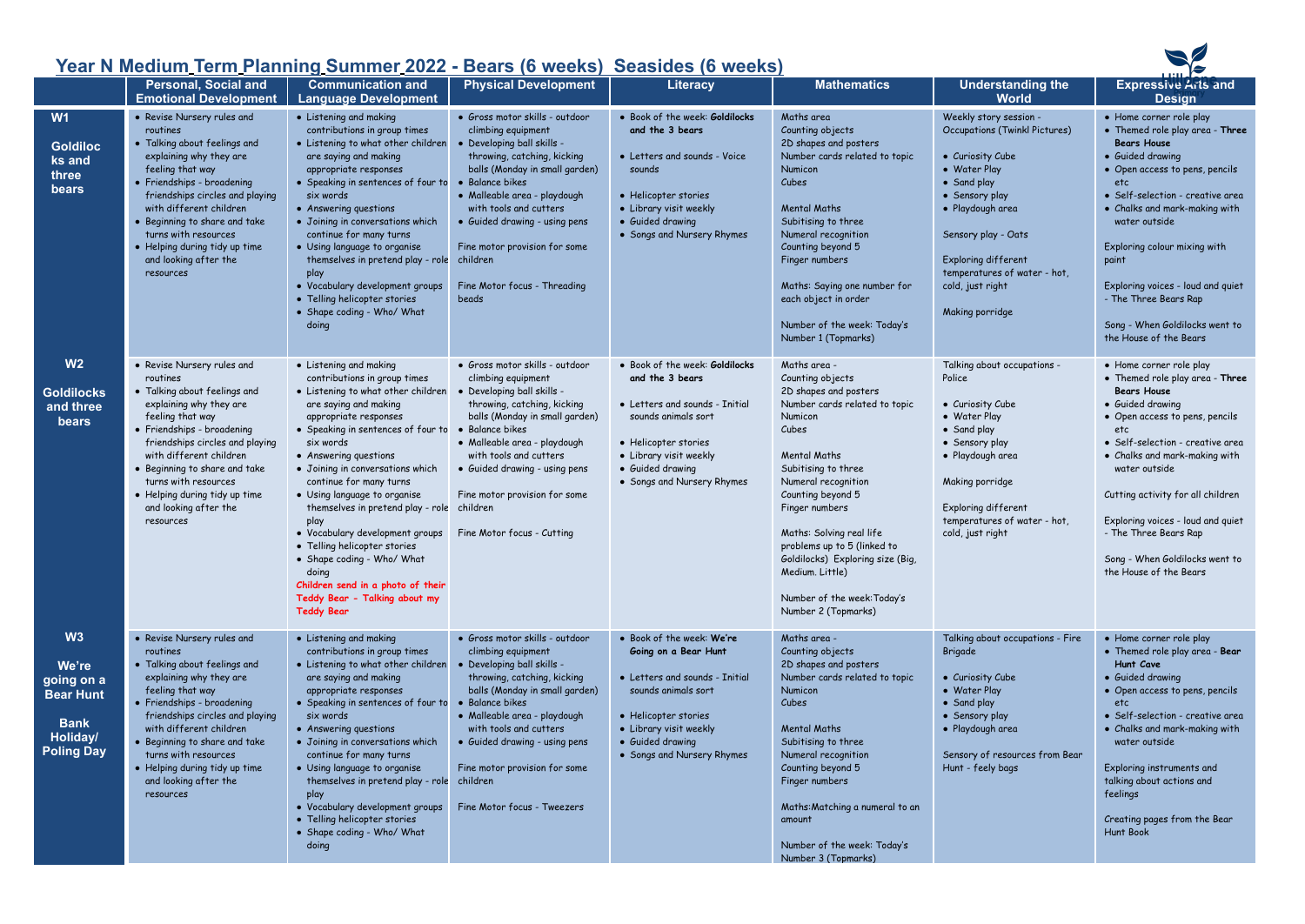| <b>W4</b><br>We're<br>going on<br>a Bear<br><b>Hunt</b>                                      | • Revise Nursery rules and<br>routines<br>• Talking about feelings and<br>explaining why they are<br>feeling that way<br>• Friendships - broadening<br>friendships circles and playing<br>with different children<br>• Beginning to share and take<br>turns with resources<br>• Helping during tidy up time<br>and looking after the<br>resources | • Listening and making<br>contributions in group times<br>• Listening to what other children<br>are saying and making<br>appropriate responses<br>• Speaking in sentences of four to<br>six words<br>• Answering questions<br>· Joining in conversations which<br>continue for many turns<br>• Using language to organise<br>themselves in pretend play - role children<br>play<br>• Vocabulary development groups<br>• Telling helicopter stories<br>• Shape coding - Who/ What<br>doing<br>Planning a picnic to take on a bear<br>hunt - what will we take with us?<br>Sandwich<br>$\bullet$<br>Making fruit juice<br>$\bullet$ | · Gross motor skills - outdoor<br>climbing equipment<br>• Developing ball skills -<br>throwing, catching, kicking<br>balls (Monday in small garden)<br>• Balance bikes<br>· Malleable area - playdough<br>with tools and cutters<br>• Guided drawing - using pens<br>Fine motor provision for some<br>Fine Motor focus - Threading<br>beads             | . Book of the week: We're<br>Going on a Bear Hunt<br>• Letters and sounds - Initial<br>sounds animals sort<br>• Helicopter stories<br>• Library visit weekly<br>• Guided drawing<br>• Songs and Nursery Rhymes | Maths area -<br>Counting objects<br>2D shapes and posters<br>Number cards related to topic<br>Numicon<br>Cubes<br><b>Mental Maths</b><br>Subitising to three<br>Numeral recognition<br>Counting beyond 5<br>Finger numbers<br>Maths: Noticing repeating<br>patterns and spotting an error<br>Number of the week: Today's<br>Number 4 (Topmarks)                                                 | Talking about occupations -<br>Nurses/doctors<br>• Curiosity Cube<br>• Water Play<br>• Sand play<br>• Sensory play<br>· Playdough area<br>Differences between people -<br>Do we all look the same?<br>Planning a picnic to take on a bear<br>hunt - what will we take with us?<br>Sandwich<br>$\bullet$<br>Making fruit juice<br>$\bullet$<br><b>Teddy Bears Picnic</b> | • Home corner role play<br>• Themed role play area - Bear<br>Hunt Cave<br>• Guided drawing<br>• Open access to pens, pencils<br>etc<br>• Self-selection - creative area<br>• Chalks and mark-making with<br>water outside<br>Playing instruments to<br>accompany the Bear Hunt Story<br>Creating pages from the Bear<br>Hunt Book         |
|----------------------------------------------------------------------------------------------|---------------------------------------------------------------------------------------------------------------------------------------------------------------------------------------------------------------------------------------------------------------------------------------------------------------------------------------------------|-----------------------------------------------------------------------------------------------------------------------------------------------------------------------------------------------------------------------------------------------------------------------------------------------------------------------------------------------------------------------------------------------------------------------------------------------------------------------------------------------------------------------------------------------------------------------------------------------------------------------------------|---------------------------------------------------------------------------------------------------------------------------------------------------------------------------------------------------------------------------------------------------------------------------------------------------------------------------------------------------------|----------------------------------------------------------------------------------------------------------------------------------------------------------------------------------------------------------------|-------------------------------------------------------------------------------------------------------------------------------------------------------------------------------------------------------------------------------------------------------------------------------------------------------------------------------------------------------------------------------------------------|-------------------------------------------------------------------------------------------------------------------------------------------------------------------------------------------------------------------------------------------------------------------------------------------------------------------------------------------------------------------------|-------------------------------------------------------------------------------------------------------------------------------------------------------------------------------------------------------------------------------------------------------------------------------------------------------------------------------------------|
| W <sub>5</sub><br>Whatever<br><b>Next</b>                                                    | • Revise Nursery rules and<br>routines<br>• Talking about feelings and<br>explaining why they are<br>feeling that way<br>• Friendships - broadening<br>friendships circles and playing<br>with different children<br>• Beginning to share and take<br>turns with resources<br>• Helping during tidy up time<br>and looking after the<br>resources | • Listening and making<br>contributions in group times<br>• Listening to what other children<br>are saying and making<br>appropriate responses<br>• Speaking in sentences of four to<br>six words<br>• Answering questions<br>• Joining in conversations which<br>continue for many turns<br>• Using language to organise<br>themselves in pretend play - role<br>play<br>• Vocabulary development groups<br>• Telling helicopter stories<br>• Shape coding - Who/ What<br>doing                                                                                                                                                  | · Gross motor skills - outdoor<br>climbing equipment<br>• Developing ball skills -<br>throwing, catching, kicking<br>balls (Monday in small garden)<br>• Balance bikes<br>· Malleable area - playdough<br>with tools and cutters<br>• Guided drawing - using pens<br>Fine motor provision for some<br>children<br>Fine Motor focus - Cutting            | . Book of the week: Whatever<br><b>Next</b><br>• Letters and sounds - Metal<br>mike (objects)<br>• Helicopter stories<br>• Library visit weekly<br>• Guided drawing<br>• Songs and Nursery Rhymes              | Maths area -<br>Counting objects<br>2D shapes and posters<br>Number cards related to topic<br>Numicon<br>Cubes<br><b>Mental Maths</b><br>Subitising to three<br>Numeral recognition<br>Counting beyond 5<br>Finger numbers<br>Maths: Exploring five frames<br>Number of the week: Today's<br>Number 5 (Topmarks)                                                                                | Talking about occupations - Shop<br>keeper<br>• Curiosity Cube<br>• Water Play<br>• Sand play<br>• Sensory play<br>· Playdough area<br>Differences between people -<br>Do we all like the same things?                                                                                                                                                                  | • Home corner role play<br>• Themed role play area -<br>Whatever Next themed<br>• Guided drawing<br>• Open access to pens, pencils<br>etc.<br>· Self-selection - creative area<br>• Chalks and mark-making with<br>water outside<br>Joining materials using masking<br>tape<br>Acting out the story                                       |
| W <sub>6</sub><br>Peace at<br>Last/<br><b>Platinum</b><br><b>Jubilee</b><br>Celebrati<br>ons | • Revise Nursery rules and<br>routines<br>• Talking about feelings and<br>explaining why they are<br>feeling that way<br>• Friendships - broadening<br>friendships circles and playing<br>with different children<br>• Beginning to share and take<br>turns with resources<br>• Helping during tidy up time<br>and looking after the<br>resources | • Listening and making<br>contributions in group times<br>• Listening to what other children<br>are saying and making<br>appropriate responses<br>• Speaking in sentences of four to<br>six words<br>• Answering questions<br>· Joining in conversations which<br>continue for many turns<br>• Using language to organise<br>themselves in pretend play - role<br>play<br>• Vocabulary development groups<br>• Telling helicopter stories<br>• Shape coding - Who/ What<br>doing                                                                                                                                                  | · Gross motor skills - outdoor<br>climbing equipment<br>· Developing ball skills -<br>throwing, catching, kicking<br>balls (Monday in small garden)<br>• Balance bikes<br>· Malleable area - playdough<br>with tools and cutters<br>• Guided drawing - using pens<br>Fine motor provision for some<br>children<br>Fine Motor focus - Threading<br>beads | . Book of the week: Peace at<br>Last<br>• Letters and sounds - Metal<br>Mike (Cards)<br>• Helicopter stories<br>• Library visit weekly<br>· Guided drawing<br>• Songs and Nursery Rhymes                       | Maths area -<br>Counting objects<br>2D shapes and posters<br>Number cards related to topic<br>Numicon<br>Cubes<br><b>Mental Maths</b><br>Subitising to three<br>Numeral recognition<br>Counting beyond 5<br>Finger numbers<br><b>Exploring five frames</b><br>Maths: Exploring 3D shapes -<br>sorting real life containers and<br>objects<br>Number of the week: Today's<br>Number 6 (Topmarks) | Talking about occupations -<br><b>Train Driver</b><br>• Curiosity Cube<br>• Water Play<br>• Sand play<br>• Sensory play<br>· Playdough area<br>Exploring forces - Pulling and<br>Pushina<br>What would I like to be when I<br>grow up - create a picture                                                                                                                | • Home corner role play<br>• Themed role play area -<br>Whatever Next themed<br>• Guided drawing<br>• Open access to pens, pencils<br>etc<br>· Self-selection - creative area<br>• Chalks and mark-making with<br>water outside<br>Joining materials using masking<br>tape<br>Adding instruments to retell the<br>story -different sounds |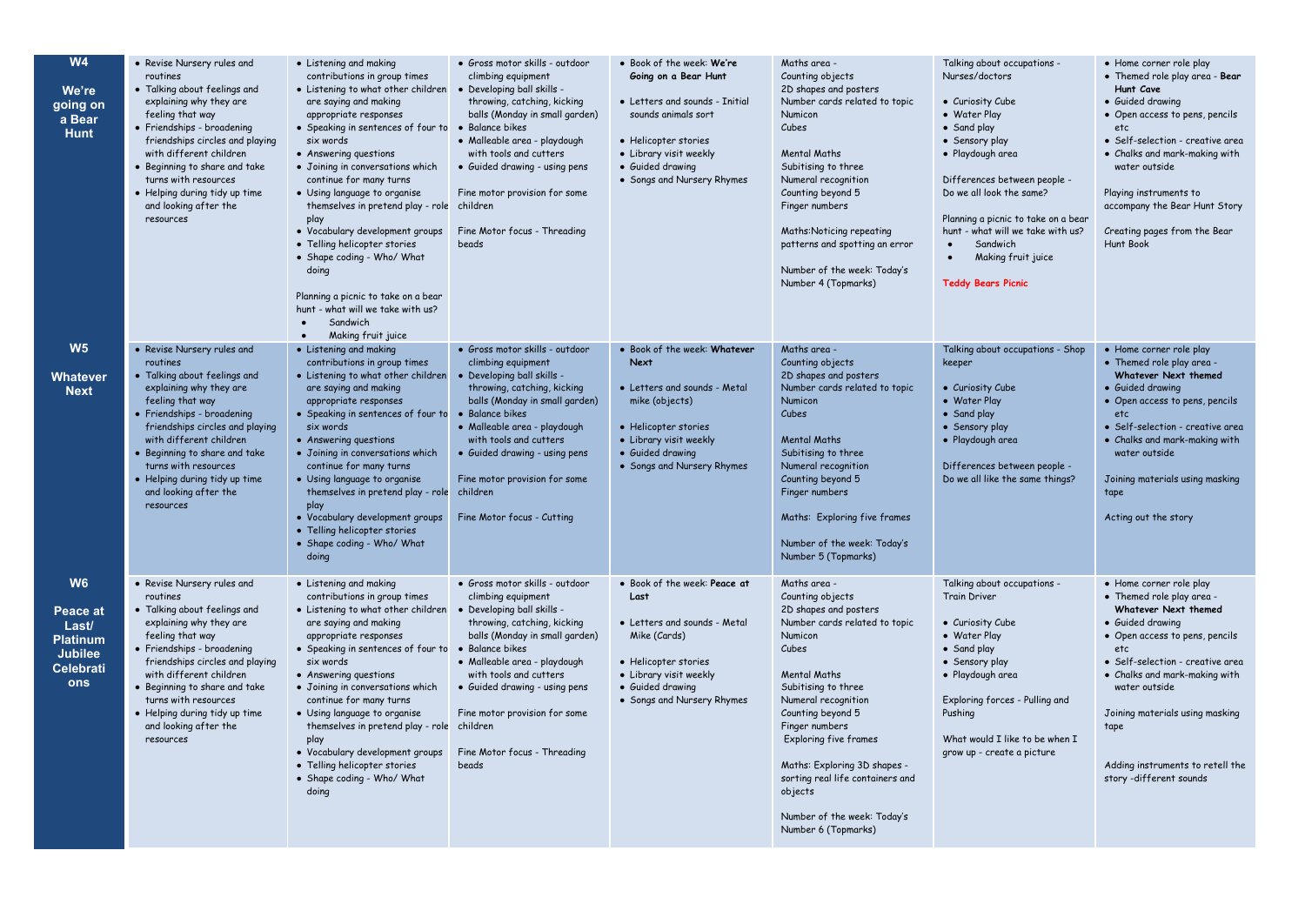| <b>Half</b><br><b>Term</b>                                                                         |                                                                                                                                                                                                                                                                                                                                                                                              |                                                                                                                                                                                                                                                                                                                                                                                                                                                                                                     |                                                                                                                                                                                                                                                                                                                                                         |                                                                                                                                                                                                                                                 |                                                                                                                                                                                                                                                                                                                                                       |                                                                                                                                                                                                                                                      |                                                                                                                                                                                                                                                                                             |
|----------------------------------------------------------------------------------------------------|----------------------------------------------------------------------------------------------------------------------------------------------------------------------------------------------------------------------------------------------------------------------------------------------------------------------------------------------------------------------------------------------|-----------------------------------------------------------------------------------------------------------------------------------------------------------------------------------------------------------------------------------------------------------------------------------------------------------------------------------------------------------------------------------------------------------------------------------------------------------------------------------------------------|---------------------------------------------------------------------------------------------------------------------------------------------------------------------------------------------------------------------------------------------------------------------------------------------------------------------------------------------------------|-------------------------------------------------------------------------------------------------------------------------------------------------------------------------------------------------------------------------------------------------|-------------------------------------------------------------------------------------------------------------------------------------------------------------------------------------------------------------------------------------------------------------------------------------------------------------------------------------------------------|------------------------------------------------------------------------------------------------------------------------------------------------------------------------------------------------------------------------------------------------------|---------------------------------------------------------------------------------------------------------------------------------------------------------------------------------------------------------------------------------------------------------------------------------------------|
| W1<br>06.06.22<br><b>The</b><br><b>Seaside</b><br>Little<br><b>Kipper</b><br><b>Sandcast</b><br>le | • Revise Nursery rules and<br>routines<br>• Talking about feelings and<br>explaining why they are<br>feeling that way<br>· Friendships - broadening<br>friendships circles and playing<br>with different children<br>• Beginning to share and take<br>turns with resources<br>· Helping during tidy up time<br>and looking after the<br>resources<br>Jigsaw Lesson 1 - My Body               | Listening and making contributions<br>in group times, making appropriate<br>responses<br>Speaking in sentences of four to<br>six words<br>Answering questions<br>Joining in conversations which<br>continue for many turns<br>Using language to organise<br>themselves in pretend play<br>Vocabulary development<br>Telling helicopter stories<br>Shape coding - Who/ What<br>doing<br>Knows rhymes and can join in<br>with repeated refrains<br>Can use sentence joiners (and,<br>because, or etc) | · Gross motor skills - outdoor<br>climbing equipment<br>· Developing ball skills -<br>throwing, catching, kicking<br>balls (Monday in small garden)<br>• Balance bikes<br>· Malleable area - playdough<br>with tools and cutters<br>• Guided drawing - using pens<br>Fine motor provision for some<br>children<br>Fine Motor focus - Threading<br>beads | . Book of the week: Little<br>Kippers Sandcastle<br>· RWI - Set 1 sounds<br>• Helicopter stories<br>• Library visit weekly<br>• Guided drawing<br>• Songs and Nursery Rhymes<br>Writes some of their name using<br>letters which are recognised | Maths area -<br>Counting objects<br>2D shapes and posters<br>Number cards related to topic<br>Numicon<br>Cubes<br><b>Mental Maths</b><br>Subitising to three<br>Numeral recognition<br>Counting beyond 5<br>Finger numbers<br>Maths: Counting a small set<br>accurately (Cardinality Principle)<br>Number of the week: Today's<br>Number 7 (Topmarks) | • Curiosity Cube<br>• Water Play<br>• Sand play<br>· Sensory play<br>· Playdough area<br>Where is the seaside and what<br>is it like?<br>Exploring the seaside objects<br>What would I wear at the<br>seaside? Sorting summer and<br>winter clothing | · Home corner role play<br>. Themed role play area - The<br>Seaside<br>• Guided drawing<br>• Open access to pens, pencils<br>etc<br>· Self-selection - creative area<br>· Chalks and mark-making with<br>water outside<br>Seaside Art work - making<br>buckets, spades etc                  |
| W <sub>2</sub><br>13.06.22<br>The Fish<br>who<br>could<br><b>Wish</b>                              | • Revise Nursery rules and<br>routines<br>. Talking about feelings and<br>explaining why they are<br>feeling that way<br>· Friendships - broadening<br>friendships circles and playing<br>with different children<br>· Beginning to share and take<br>turns with resources<br>· Helping during tidy up time<br>and looking after the<br>resources<br>Jigsaw Lesson 2 - Respecting<br>my Body | Listening and making contributions<br>in group times, making appropriate<br>responses<br>Speaking in sentences of four to<br>six words<br>Answering questions<br>Joining in conversations which<br>continue for many turns<br>Using language to organise<br>themselves in pretend play<br>Vocabulary development<br>Telling helicopter stories<br>Shape coding - Who/ What<br>doing<br>Knows rhymes and can join in<br>with repeated refrains<br>Can use sentence joiners (and,<br>because, or etc) | · Gross motor skills - outdoor<br>climbing equipment<br>. Developing ball skills -<br>throwing, catching, kicking<br>balls (Monday in small garden)<br>· Balance bikes<br>· Malleable area - playdough<br>with tools and cutters<br>• Guided drawing - using pens<br>Fine motor provision for some<br>children<br>Fine Motor focus - Cutting            | • Book of the week: The Fish<br>who could wish<br>• RWI - Set 1 sounds<br>• Helicopter stories<br>• Library visit weekly<br>• Guided drawing<br>• Songs and Nursery Rhymes<br>Writes some of their name using<br>letters which are recognised   | Maths area -<br>Counting objects<br>2D shapes and posters<br>Number cards related to topic<br>Numicon<br>Cubes<br><b>Mental Maths</b><br>Subitising to three<br>Numeral recognition<br>Counting beyond 5<br>Finger numbers<br>Maths: Comparing two sets -<br>more than<br>Number of the week: Today's<br>Number 8 (Topmarks)                          | Ducks and chicks arrive - 13th<br>June<br>• Curiosity Cube<br>• Water Play<br>• Sand play<br>• Sensory play<br>· Playdough area<br>Looking at beaches in different<br>countries - photographs of<br>children at the beach                            | • Home corner role play<br>. Themed role play area - The<br>Seaside<br>• Guided drawing<br>• Open access to pens, pencils<br>etc<br>• Self-selection - creative area<br>• Chalks and mark-making with<br>water outside<br>What would I wish for - Painting<br>a picture<br>Collaging a fish |
| W3<br>20.06.22<br>Commotio<br>n in the<br><b>Ocean</b>                                             | • Revise Nursery rules and<br>routines<br>. Talking about feelings and<br>explaining why they are<br>feeling that way<br>· Friendships - broadening<br>friendships circles and playing<br>with different children<br>• Beginning to share and take<br>turns with resources<br>· Helping during tidy up time<br>and looking after the<br>resources<br>Jigsaw Lesson 3 - Growing Up            | Listening and making contributions<br>in group times, making appropriate<br>responses<br>Speaking in sentences of four to<br>six words<br>Answering questions<br>Joining in conversations which<br>continue for many turns<br>Using language to organise<br>themselves in pretend play<br>Vocabulary development<br>Telling helicopter stories<br>Shape coding - Who/ What<br>doing<br>Knows rhymes and can join in<br>with repeated refrains                                                       | · Gross motor skills - outdoor<br>climbing equipment<br>· Developing ball skills -<br>throwing, catching, kicking<br>balls (Monday in small garden)<br>• Balance bikes<br>· Malleable area - playdough<br>with tools and cutters<br>· Guided drawing - using pens<br>Fine motor provision for some<br>children<br>Fine Motor focus - Tweezers           | · Book of the week: Commotion<br>in the Ocean<br>• RWI - Set 1 sounds<br>• Helicopter stories<br>• Library visit weekly<br>• Guided drawing<br>· Songs and Nursery Rhymes<br>Writes some of their name using<br>letters which are recognised    | Maths area -<br>Counting objects<br>2D shapes and posters<br>Number cards related to topic<br>Numicon<br>Cubes<br><b>Mental Maths</b><br>Subitising to three<br>Numeral recognition<br>Counting beyond 5<br>Finger numbers<br>Maths: Comparing two sets -<br>more than and fewer than                                                                 | Ducks and chicks - collected<br>23rd June<br>• Curiosity Cube<br>• Water Play<br>• Sand play<br>• Sensory play<br>· Playdough area<br>Sea creature Research                                                                                          | • Home corner role play<br>• Themed role play area - The<br>Seaside<br>• Guided drawing<br>• Open access to pens, pencils<br>etc.<br>· Self-selection - creative area<br>• Chalks and mark-making with<br>water outside<br>Sea creature art work - creating<br>crabs, sharks etc            |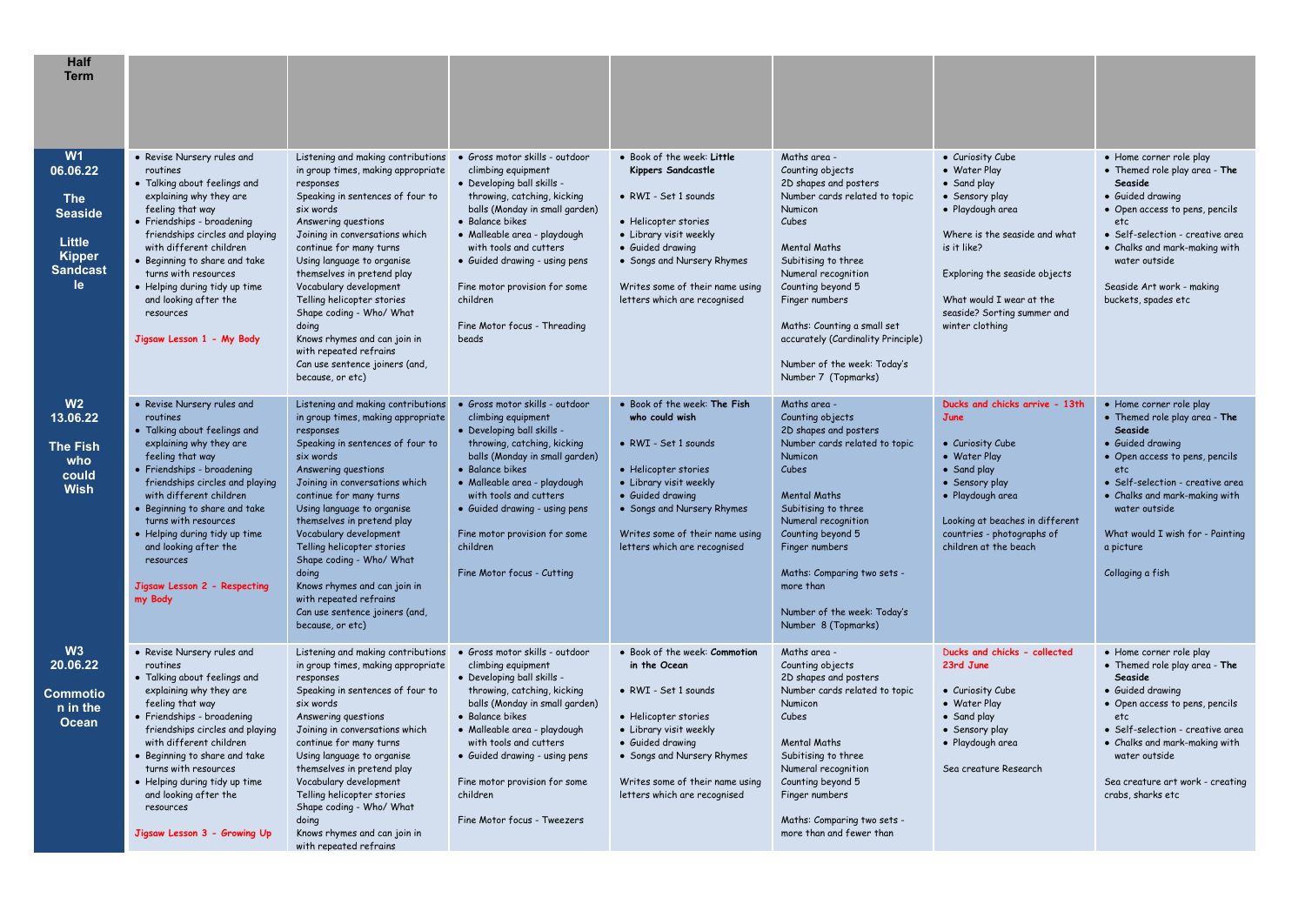|                                                                                      |                                                                                                                                                                                                                                                                                                                                                                                             | Can use sentence joiners (and,                                                                                                                                                                                                                                                                                                                                                                                                                                                                                          |                                                                                                                                                                                                                                                                                                                                                                                                    |                                                                                                                                                                                                                                                       | Number of the week: Today's<br>Number 9 (Topmarks)                                                                                                                                                                                                                                                                                                   |                                                                                                                                                                                      |                                                                                                                                                                                                                                                                                                                                                       |
|--------------------------------------------------------------------------------------|---------------------------------------------------------------------------------------------------------------------------------------------------------------------------------------------------------------------------------------------------------------------------------------------------------------------------------------------------------------------------------------------|-------------------------------------------------------------------------------------------------------------------------------------------------------------------------------------------------------------------------------------------------------------------------------------------------------------------------------------------------------------------------------------------------------------------------------------------------------------------------------------------------------------------------|----------------------------------------------------------------------------------------------------------------------------------------------------------------------------------------------------------------------------------------------------------------------------------------------------------------------------------------------------------------------------------------------------|-------------------------------------------------------------------------------------------------------------------------------------------------------------------------------------------------------------------------------------------------------|------------------------------------------------------------------------------------------------------------------------------------------------------------------------------------------------------------------------------------------------------------------------------------------------------------------------------------------------------|--------------------------------------------------------------------------------------------------------------------------------------------------------------------------------------|-------------------------------------------------------------------------------------------------------------------------------------------------------------------------------------------------------------------------------------------------------------------------------------------------------------------------------------------------------|
| <b>W4</b><br>27.06.22<br>Sharing a<br>shell                                          | • Revise Nursery rules and<br>routines<br>• Talking about feelings and<br>explaining why they are<br>feeling that way<br>· Friendships - broadening<br>friendships circles and playing<br>with different children<br>· Beginning to share and take<br>turns with resources<br>• Helping during tidy up time<br>and looking after the<br>resources<br>Jigsaw Lesson 4 - Growth and<br>Change | because, or etc)<br>Listening and making contributions<br>in group times, making appropriate<br>responses<br>Speaking in sentences of four to<br>six words<br>Answering questions<br>Joining in conversations which<br>continue for many turns<br>Using language to organise<br>themselves in pretend play<br>Vocabulary development<br>Telling helicopter stories<br>Shape coding - Who/ What<br>doing<br>Knows rhymes and can join in<br>with repeated refrains<br>Can use sentence joiners (and,<br>because, or etc) | · Gross motor skills - outdoor<br>climbing equipment<br>• Developing ball skills -<br>throwing, catching, kicking<br>balls (Monday in small garden)<br>• Balance bikes<br>· Malleable area - playdough<br>with tools and cutters<br>• Guided drawing - using pens<br>Fine motor provision for some<br>children<br>Fine Motor focus - Threading<br>beads<br>Practising activities for Sports<br>Day | · Book of the week: Sharing a<br>Shell<br>• RWI - Set 1 sounds<br>• Helicopter stories<br>• Library visit weekly<br>• Guided drawing<br>• Songs and Nursery Rhymes<br>Writes some of their name using<br>letters which are recognised                 | Maths area -<br>Counting objects<br>2D shapes and posters<br>Number cards related to topic<br>Numicon<br>Cubes<br><b>Mental Maths</b><br>Subitising to three<br>Numeral recognition<br>Counting beyond 5<br>Finger numbers<br>Maths: Using a five frame to<br>represent numbers<br>Number of the week: Today's<br>Number 10 (Topmarks)               | • Curiosity Cube<br>• Water Play<br>• Sand play<br>• Sensory play<br>· Playdough area<br>Turning liquid to ice - Freezing<br>juice to make fruity ice lollies                        | • Home corner role play<br>• Themed role play area - Ice<br>Cream Cafe<br>· Guided drawing<br>• Open access to pens, pencils<br>etc<br>• Self-selection - creative area<br>• Chalks and mark-making with<br>water outside<br>Seaside small world play<br>Learning songs for graduation                                                                |
| W <sub>5</sub><br>04.07.22<br><b>Smiley</b><br><b>Shark</b>                          | • Revise Nursery rules and<br>routines<br>• Talking about feelings and<br>explaining why they are<br>feeling that way<br>· Friendships - broadening<br>friendships circles and playing<br>with different children<br>• Beginning to share and take<br>turns with resources<br>• Helping during tidy up time<br>and looking after the<br>resources<br>Jigsaw Lesson 5 - Fun and<br>Fears     | Listening and making contributions<br>in group times, making appropriate<br>responses<br>Speaking in sentences of four to<br>six words<br>Answering questions<br>Joining in conversations which<br>continue for many turns<br>Using language to organise<br>themselves in pretend play<br>Vocabulary development<br>Telling helicopter stories<br>Shape coding - Who/ What<br>doing<br>Knows rhymes and can join in<br>with repeated refrains<br>Can use sentence joiners (and,<br>because, or etc)                     | · Gross motor skills - outdoor<br>climbing equipment<br>• Developing ball skills -<br>throwing, catching, kicking<br>balls (Monday in small garden)<br>• Balance bikes<br>· Malleable area - playdough<br>with tools and cutters<br>• Guided drawing - using pens<br>Fine motor provision for some<br>children<br>Fine Motor focus - Cutting<br>Nursery Sports Day and<br><b>Coffee Morning</b>    | . Book of the week: Smiley<br>Shark<br>• RWI - Set 1 sounds<br>• Helicopter stories<br>• Library visit weekly<br>• Guided drawing<br>• Songs and Nursery Rhymes<br>Writes some of their name using<br>letters which are recognised                    | Maths area -<br>Counting objects<br>2D shapes and posters<br>Number cards related to topic<br>Numicon<br>Cubes<br><b>Mental Maths</b><br>Subitising to three<br>Numeral recognition<br>Counting beyond 5<br>Finger numbers<br>Maths: Noticing repeating<br>patterns and correcting the<br>errors<br>Number of the week: Recap 0 -<br>10 <sup>2</sup> | • Curiosity Cube<br>• Water Play<br>• Sand play<br>• Sensory play<br>· Playdough area<br>Exploring water - paddling pool -<br>forces in the water and how<br>water feels on the feet | • Home corner role play<br>• Themed role play area - Ice<br>Cream Cafe<br>· Guided drawing<br>• Open access to pens, pencils<br>etc<br>• Self-selection - creative area<br>• Chalks and mark-making with<br>water outside<br>Seaside small world play<br>Learning songs for graduation                                                                |
| W <sub>6</sub><br>11.07.22<br>Mrs Pirate/<br><b>Books</b><br>about<br><b>Pirates</b> | • Revise Nursery rules and<br>routines<br>. Talking about feelings and<br>explaining why they are<br>feeling that way<br>· Friendships - broadening<br>friendships circles and playing<br>with different children<br>• Beginning to share and take<br>turns with resources<br>· Helping during tidy up time<br>and looking after the<br>resources<br>Jigsaw Lesson 6 - Celebration          | Listening and making contributions<br>in group times, making appropriate<br>responses<br>Speaking in sentences of four to<br>six words<br>Answering questions<br>Joining in conversations which<br>continue for many turns<br>Using language to organise<br>themselves in pretend play<br>Vocabulary development<br>Telling helicopter stories<br>Shape coding - Who/ What<br>doing<br>Knows rhymes and can join in<br>with repeated refrains<br>Can use sentence joiners (and,<br>because, or etc)                     | · Gross motor skills - outdoor<br>climbing equipment<br>• Developing ball skills -<br>throwing, catching, kicking<br>balls (Monday in small garden)<br>• Balance bikes<br>· Malleable area - playdough<br>with tools and cutters<br>• Guided drawing - using pens<br>Fine motor provision for some<br>children<br>Fine Motor focus - Tweezers                                                      | • Book of the week: Mrs<br>Pirate/ Books about Pirates<br>• RWI - Set 1 sounds<br>• Helicopter stories<br>• Library visit weekly<br>• Guided drawing<br>• Songs and Nursery Rhymes<br>Writes some of their name using<br>letters which are recognised | Maths area -<br>Counting objects<br>2D shapes and posters<br>Number cards related to topic<br>Numicon<br>Cubes<br><b>Mental Maths</b><br>Subitising to three<br>Numeral recognition<br>Counting beyond 5<br>Finger numbers<br>Maths: Describe a sequence of<br>events using words such as first,<br>then etc<br>Number of the week: Recap 0 -<br>10  | • Curiosity Cube<br>• Water Play<br>• Sand play<br>• Sensory play<br>· Playdough area<br>Exploring water - floating and<br>sinking<br>Learning about Boats                           | • Home corner role play<br>• Themed role play area -<br>Pirates<br>• Guided drawing<br>• Open access to pens, pencils<br>etc<br>• Self-selection - creative area<br>• Chalks and mark-making with<br>water outside<br>Junk modelling boats<br>Treasure hunting and maps<br>Pirate and Princess Day<br>Portraits for transition to<br><b>Reception</b> |